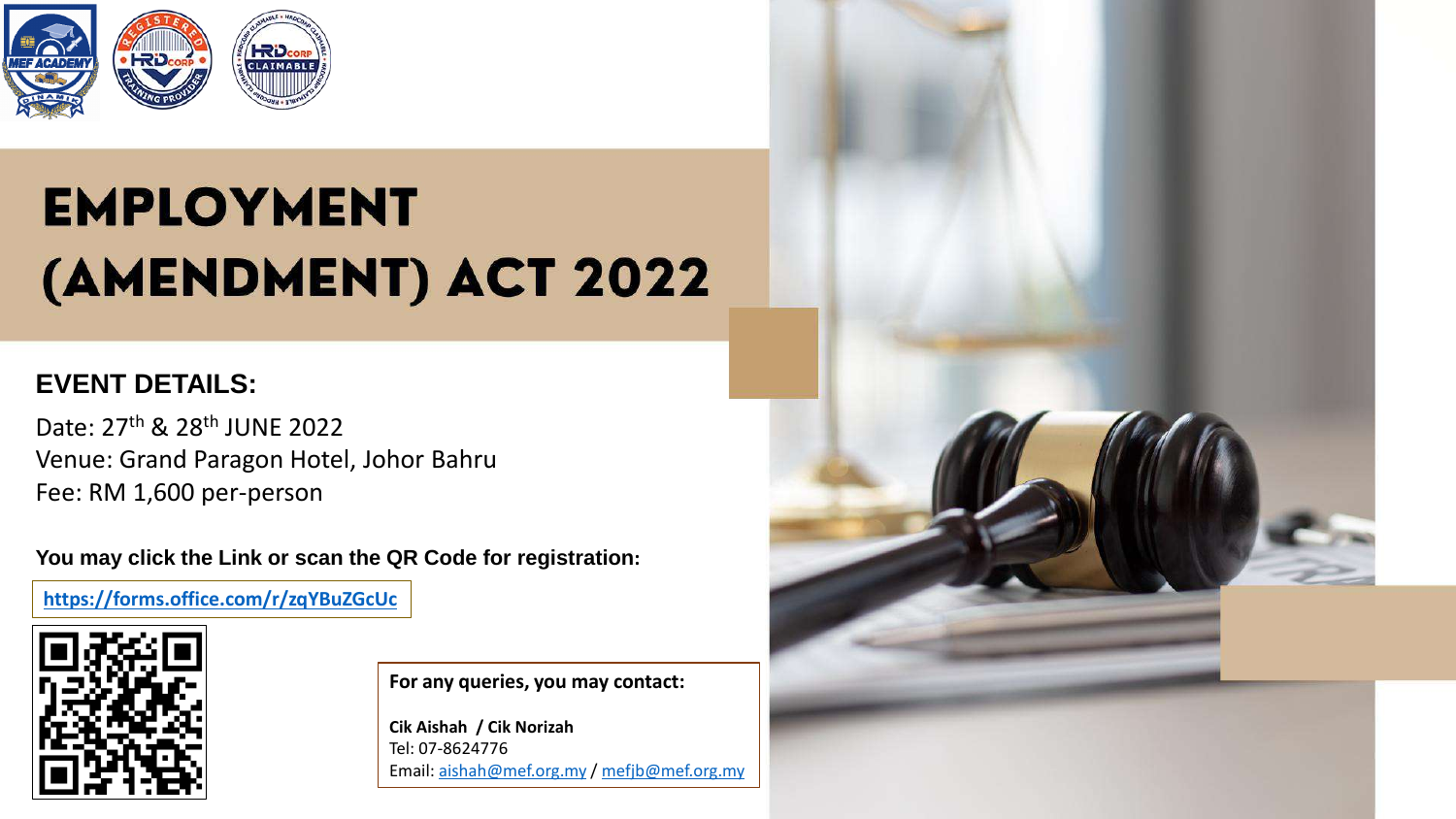# **Introduction:**

The Employment Act 1955 is the principal legislation governing employment practice in Malaysia. On 10th April 2022, a draft of amendments to the Principal Act was gazetted. The Act itself now, incorporates new definitions and sections covering the majority of persons in Malaysia (both local and foreign) working under a Contract of Service. This makes it imperative for Employers to understand correctly and comply with the obligations mandated by this Act.

## **Objectives:**

The two days programme is crafted to provide participants with a thorough knowledge and understanding of the Act, complemented by "hands on" practical guidelines and examples for worksite implementation

## Methodology:

Making the laws "come alive" through examples, lively interaction, FAQ"s and topical Q&A sessions, with relevant case laws. Each participant would be given a comprehensive manual with explanatory notes and case law.

### >> Target Participants:

Top Management Team, Heads of Department, and Senior Supervisors.

# **Trainer Profile:**



Mr. Gerard holds a Bachelor's Degree in Political Science and a Diploma in HR Management. He also attended GE'S Human Resource Program for Asia Pacific in Beijing in 1994. Additionally, he has attended numerous training programmes ranging from employment law to quality management. **Gerard has served various multinational companies** from 1979 in the area of Human Resource, Industrial **Relations and Administration Management. In 2006,** he established his own consulting and training company, Gerard & Associates Sdn. Bhd.

Gerard's 40 odd years of experience covers the entire spectrum of Human Resource and Industrial Relations issues ranging from successfully representing Companies in Labor and Industrial Relations arbitration and leading the Management Team in Collective Bargaining negotiations to effectively advising companies on right sizing manpower deployment. Gerard currently consults for multinational and local organizations. They include companies listed in the Malaysia and Singapore Stock Exchange. Participants at his training programs have included employees from major manufacturing companies, plantation companies in Peninsular Malaysia, Sabah and Sarawak as well as Malaysian Professional Bodies. He is a certified PSMB Trainer, whose training and facilitation skills consistently receive high ratings from participants. He has been elected Chairman of the Malaysian Employers Federation (MEF Southern Region) since 1997, and has served as an Employer Panel Member of the Industrial Court of Malaysia since 1995 and Assessor (Employer) in the SOCSO **Appellate Board since 1998.**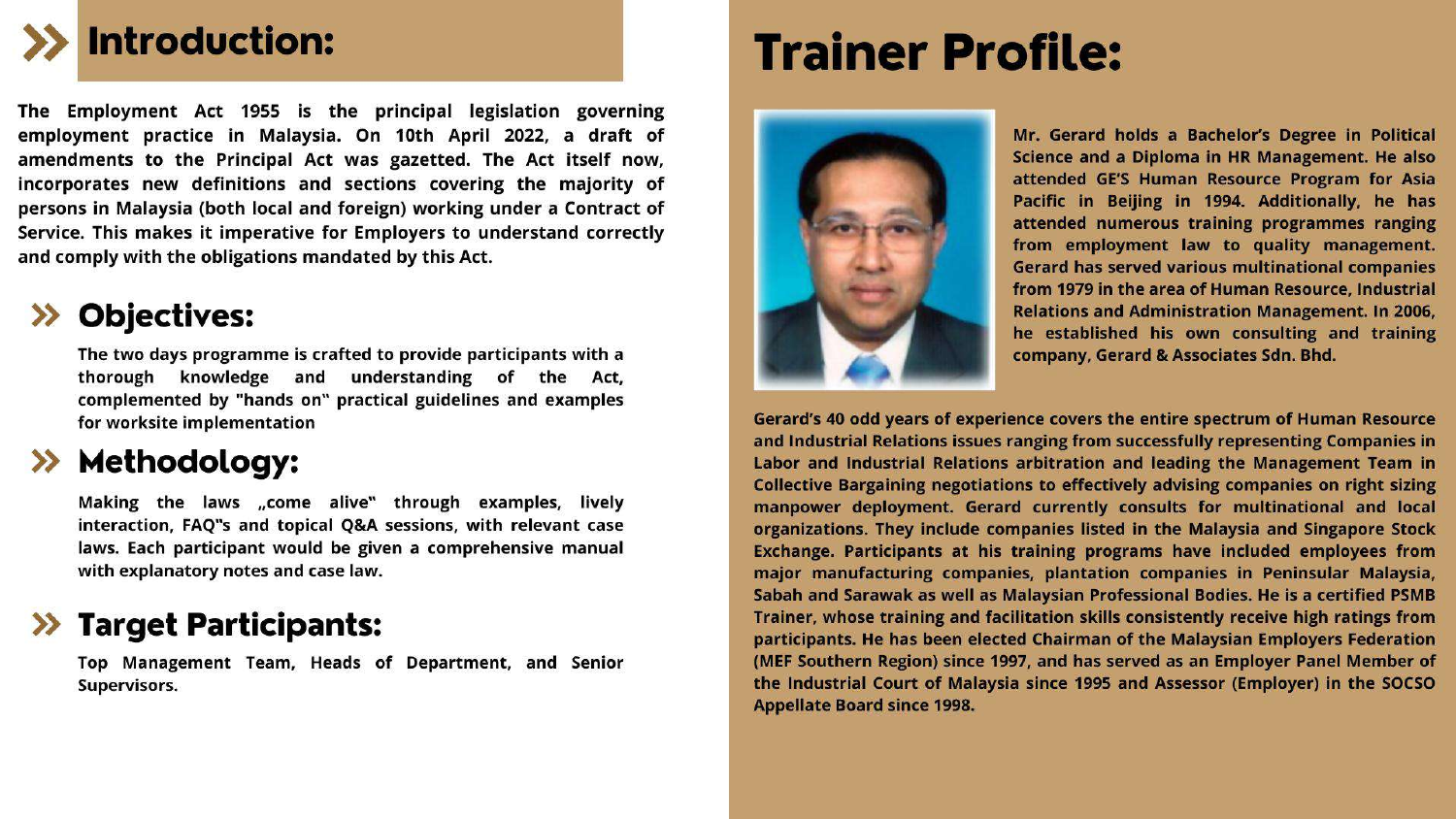## **Course Content**

#### **1. The Contract of Services.**

- Contracts of Services are not Unfettered
- Employer's Rights and Employee's Rights
- Employer and Employee cannot contract out the Law

#### **2. Types of Contracts of Services.**

- Probationary, Permanent, Fixed-Term, Task based and Part-Time Regulations
- Implications for Employers

#### **3. Contract of Service and Contract for Service.**

- Understanding the newly amended changes
- **4. Understanding definitions and application of key operative terms in the Act.**
- Employee
- Wages, Day, Hours of Work, Normal Hours of Work
- Ordinary Rate of Pay, Average True Days Wages

#### **5. Termination Simpliciter.**

- Notice of Termination of Contract vide Section 12
- Termination for Wilful Breach under Section 13 (2)
- Employer's action for Poor Performance and Incompetence

#### **6. Employee Misconduct.**

- Action by Employer for Misconduct under Section 14 (2)
- Deemed Breach of Contract, vide application Of Section 15 (2)

#### **7. Wages.**

• Understanding the term Wages under Section 2 (1)

#### **8. Application of Term "Wages".**

- Under the First Schedule
- Calculation of Ordinary Rate of Pay under Part 12
- Determining "Average True Days" wages as per Termination and Lay Off Benefits Regulations 1980